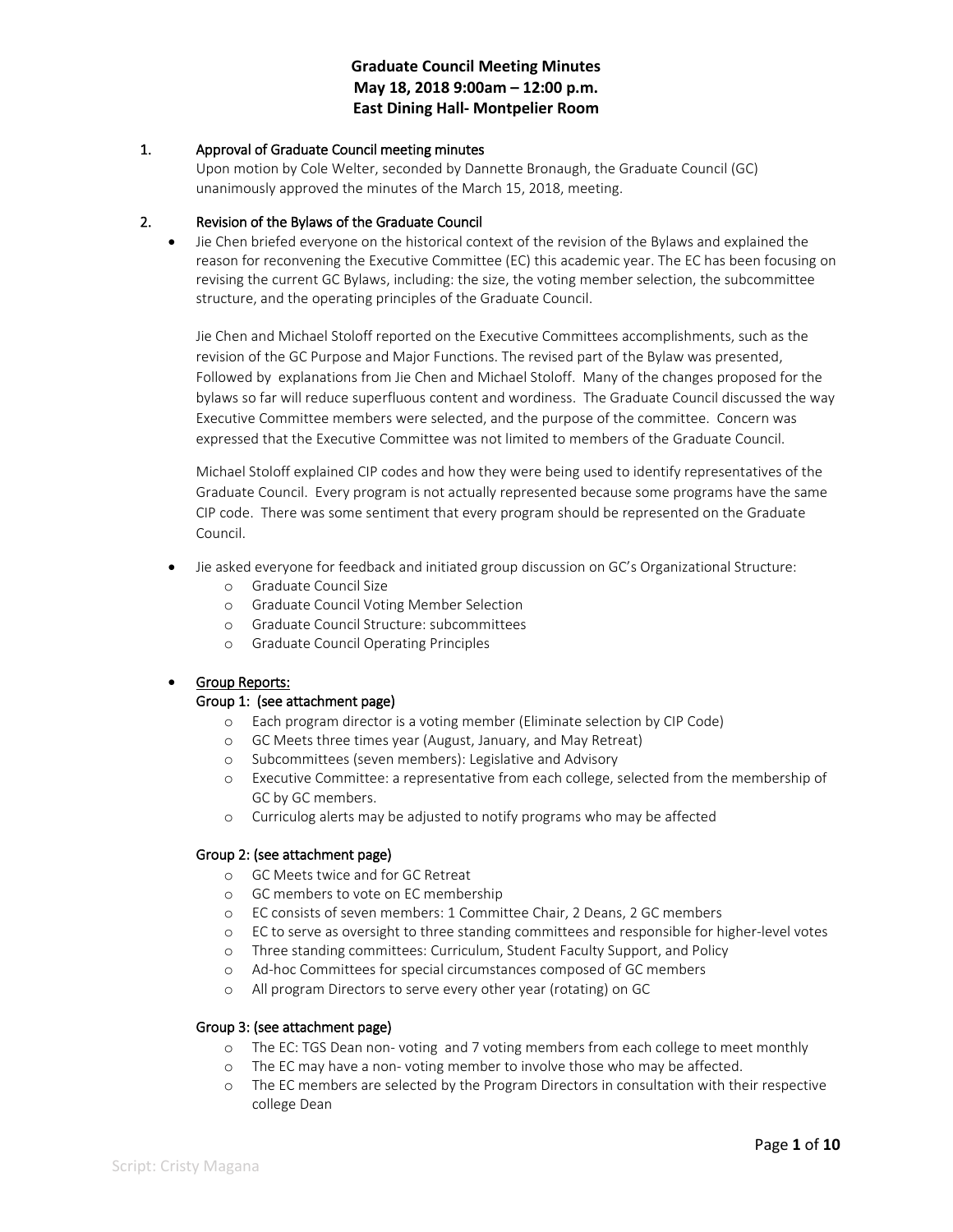# **Graduate Council Meeting Minutes May 18, 2018 9:00am – 12:00 p.m. East Dining Hall- Montpelier Room**

- o There would be seven college GC bodies: this would be smaller, and allow for meetings that are more productive. The GC members would pass along information to Executive committee
- o GC Members are selected by TGS Dean of GC
- o All GC larger body to meet twice a year
- o Ad-hoc committees for specific issues i.e. online programs
- o There was a discussion on how GC should be represented: How can we make sure it is equal representation? Are we representing quantity of students? Size of college? Program?

#### Group 4: (see attachment page)

- o A representative from each program (Not CIP Codes)
- o One voting member for each program
- o Subcommittees were suggested to allow more efficient use of council meetings.
- o Does GC need to meet every month?
- o Smaller GC group would meet on routine items, and topics to discuss and later present to larger GC body
- o All GC members would meet on topic where all are impacted

### Group 5: (see attachment page)

- o Suggested that we need to decide how membership on the EC should be determined
- o Function of GC should include advocacy as part of the purpose statement
- o Establish committee structure based on specific tasks/defined duties that require ongoing decisions: C&I, Admissions and Recruitment
- o Define C&I and The Graduate School election process and purpose
- o The EC to have a more deliberative body of seven members

On behalf of the EC, Jie thanked everyone for their feedback and believes GC Retreat made a lot of progress. The EC will consider all of these ideas and continue to explore GC size, voting membership selection, GC structure, and operating principles. The EC will report its recommendations to GC members for discussion, decision, and vote. Michael Klein mentioned it has been a privilege to work with everyone while he has been Interim Associate Dean and announced his transition back to Cohen Center Director. Jie thanked everyone for his or her contributions to the discussions at this retreat, and wished everyone a good summer.

# End of Minutes.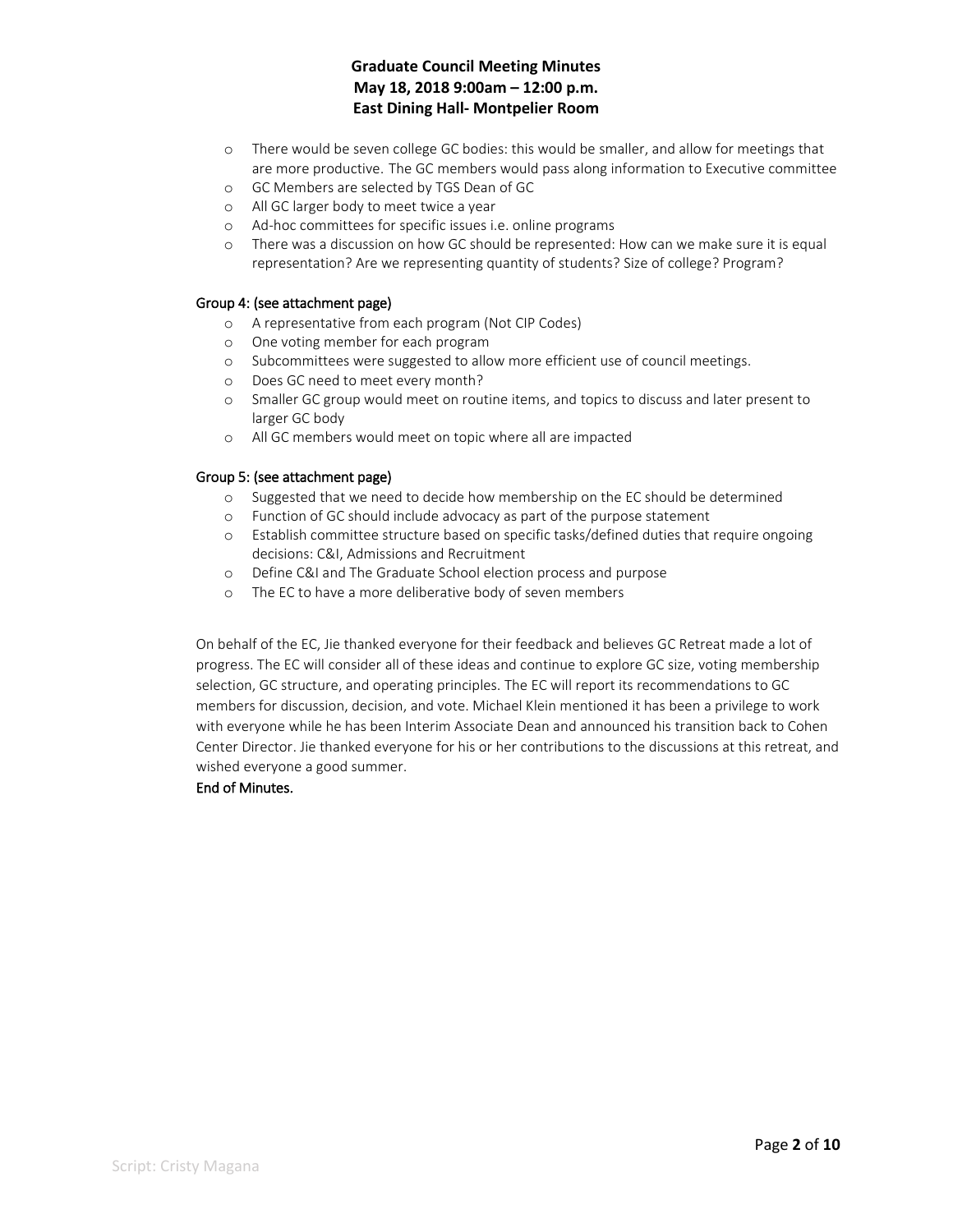GRAD Council -Each program director gets a Voting membership (NO CIP codes) - Grad Council meets 3 times a year to receive charge - August - January - Retreat - Subcomittees (7-ish members) -Legislative -Advisory k plus student rep (XecCommittee= (Staggered 2-year time) A Rep from each college<br>voted/pelected by college from a Slate of graduate directors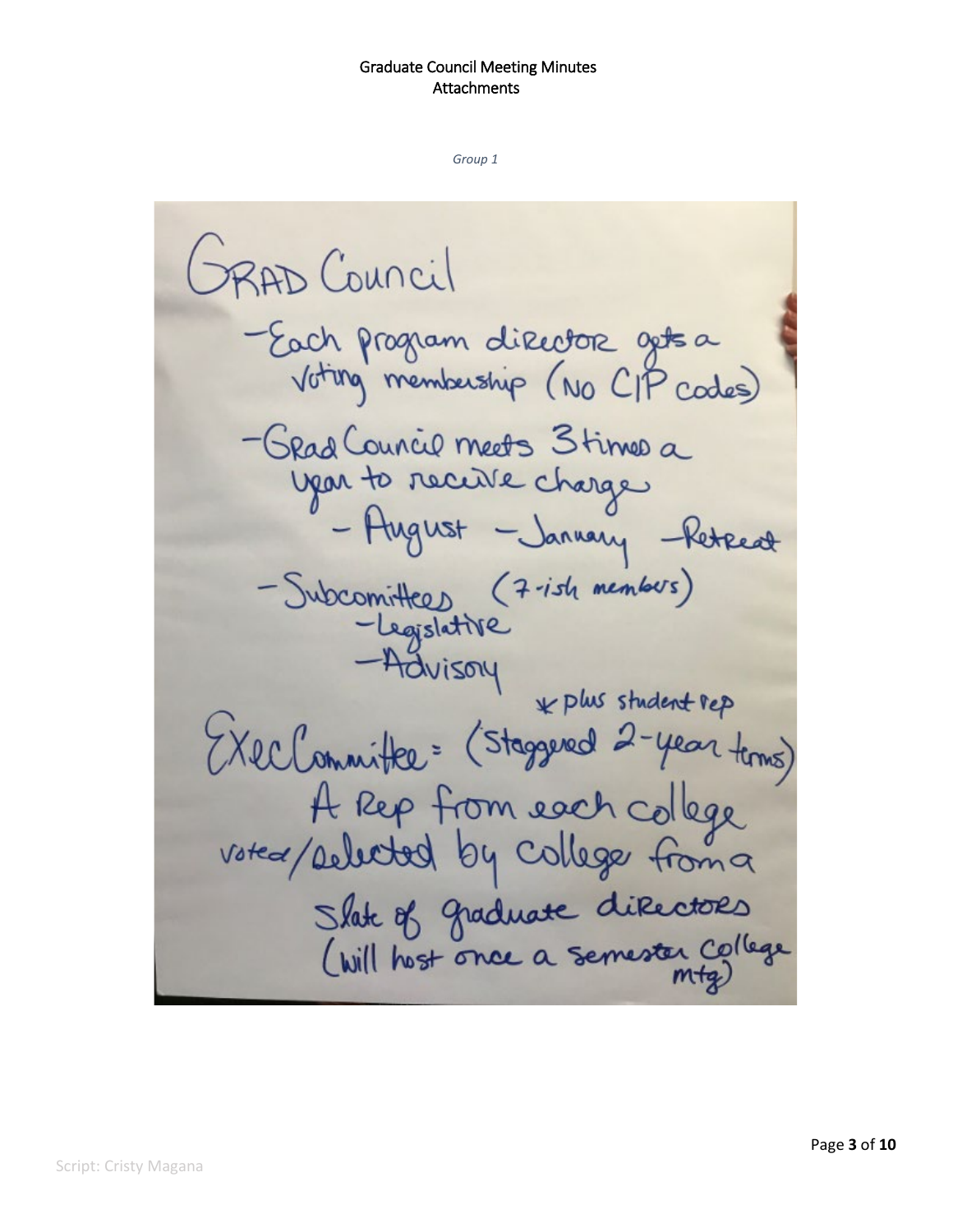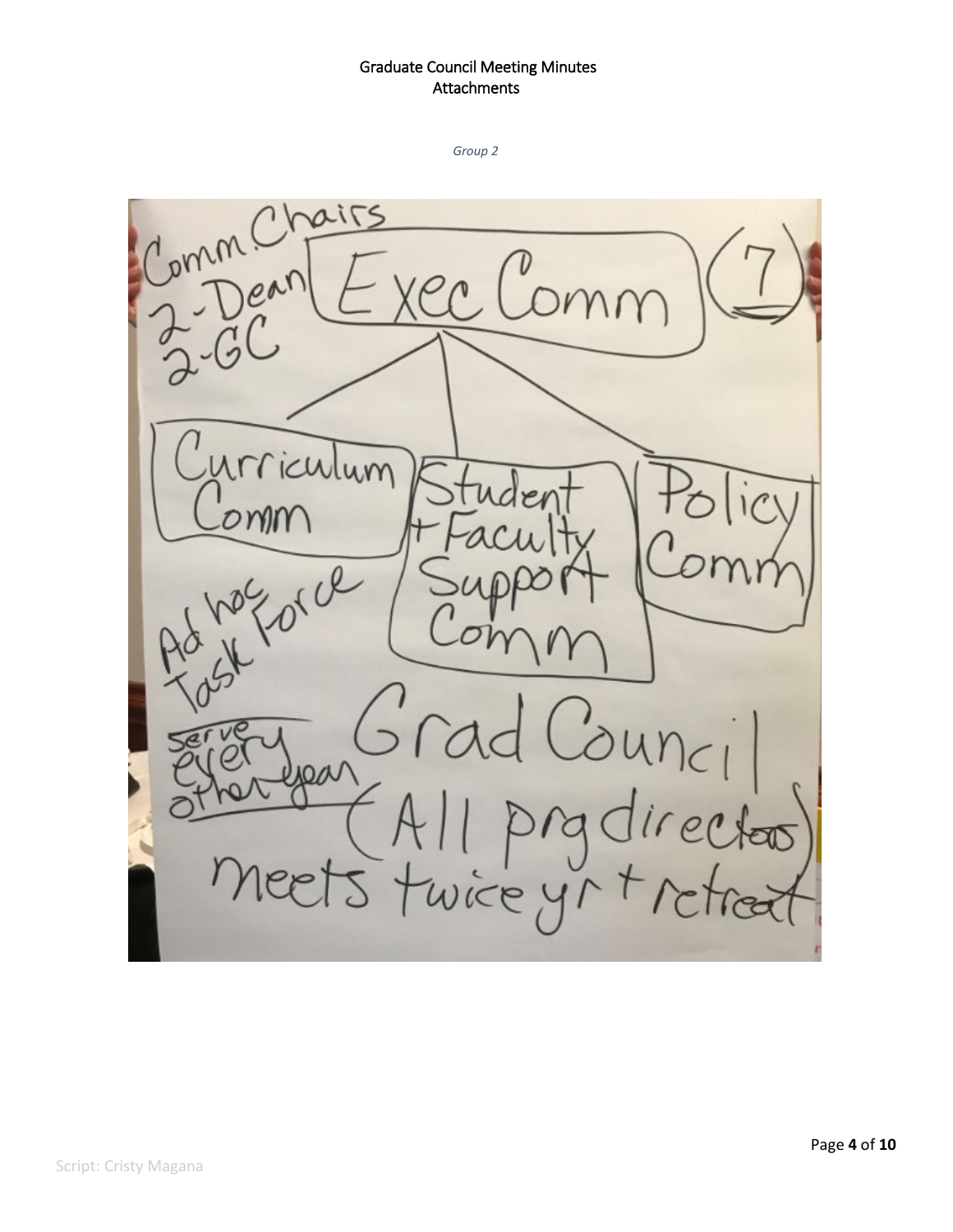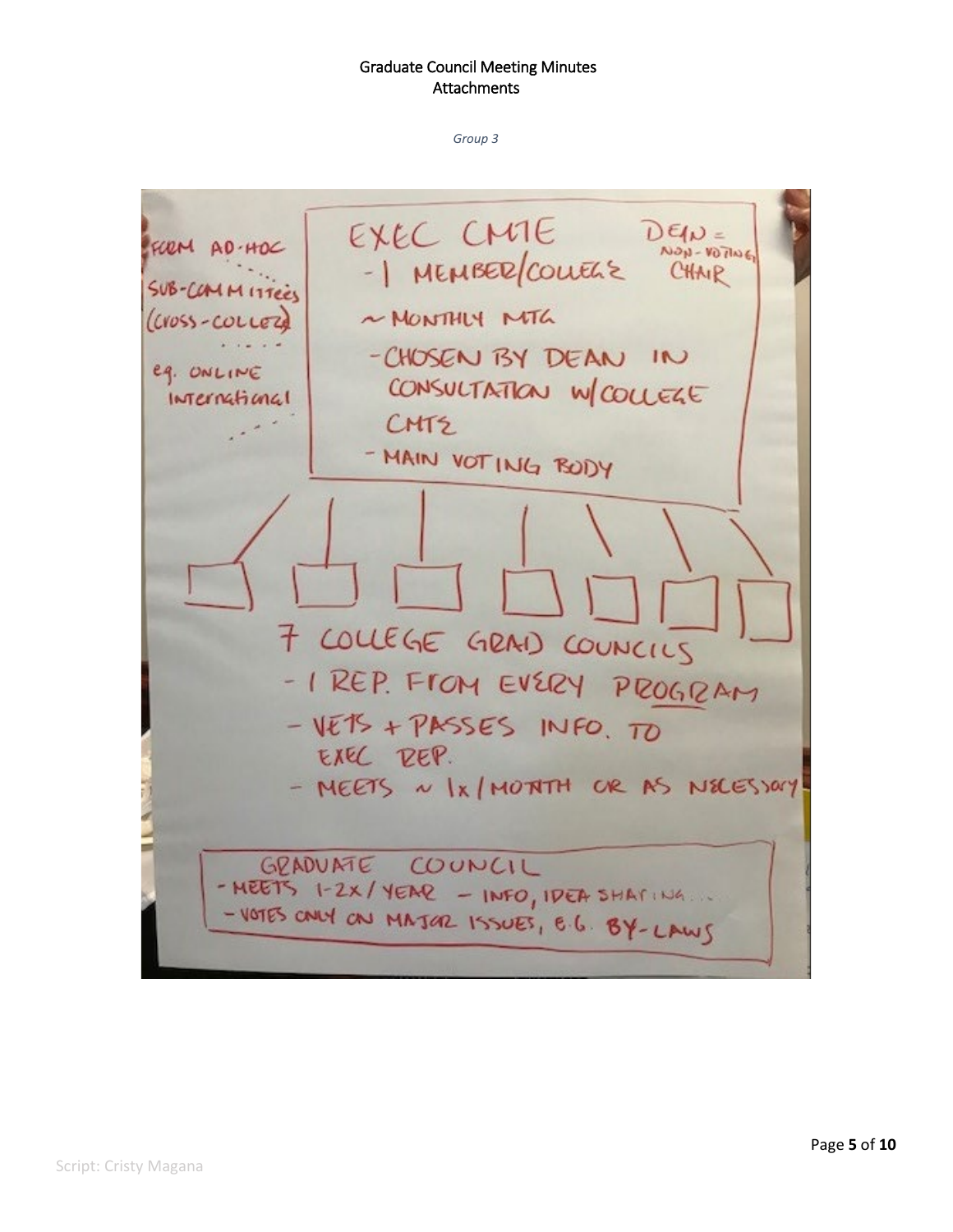use: Reps from all programs \*<br>CIP codes may not be "the way" \* Program can decide how they Voting Member selection: ?? one vote per program? Commail Structure/Sub committees: Structure/ Sub communication for more<br>Sub-committees would allow for more Sub-committees worked My thes. - Do we need to meet every month. Operating Peinciples: - Impactful topics are beaught to full<br>committee for substantive discussion - Smaller groups - discussion on topics -> - Subcommittees - Routine" items<br>C#D (Guniculos) needs -> approvals { "flags"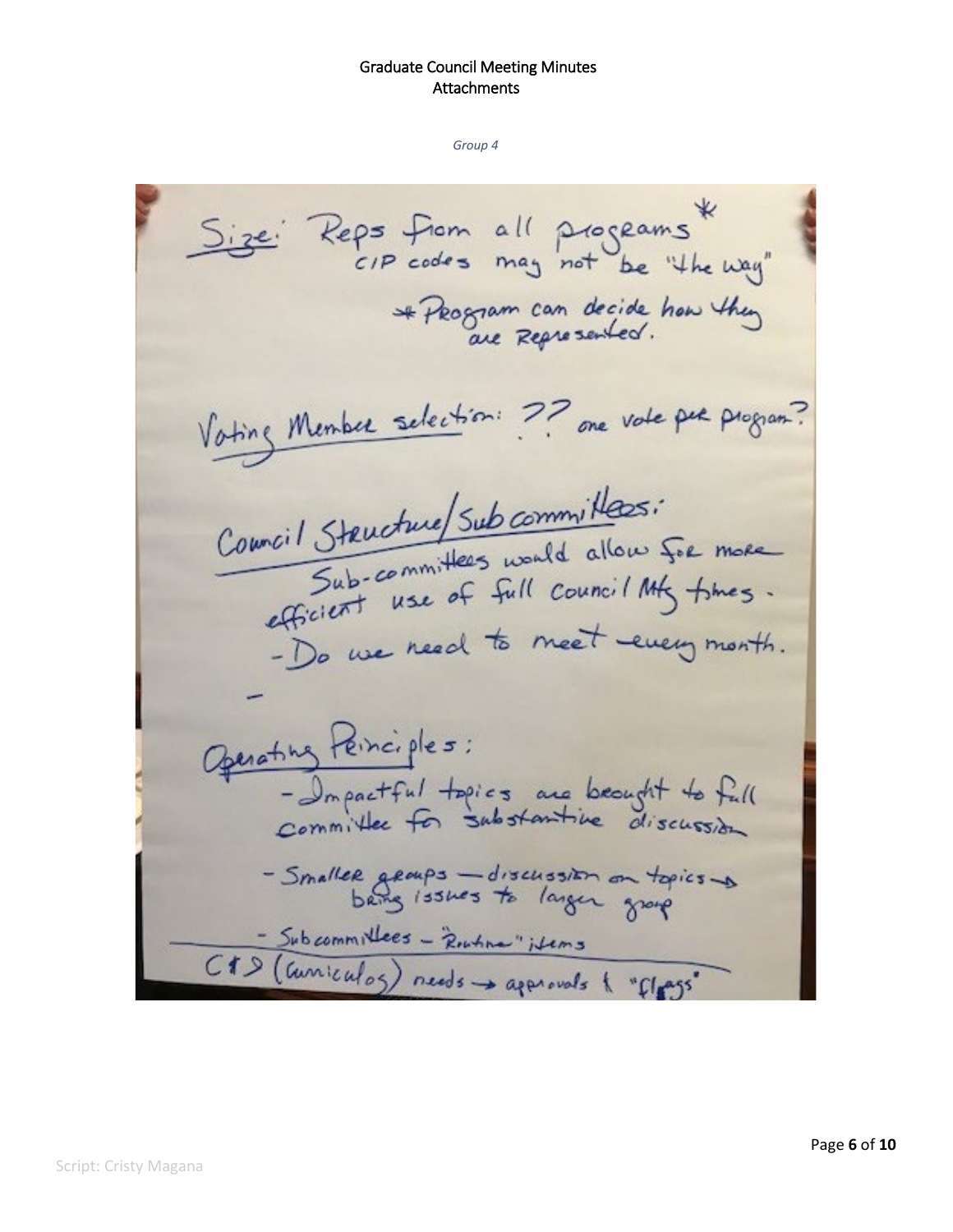DEFINE POLICY FOR HOW EXEC COMMITTEE SHOULD BE DETERMINED (AND DRAWN FROM) THE GRAD COUNCIL 2, FUNCTION OF GRAD COUNCIL SHOUP INCLUDE ADVOCACY AS PART OF PURPOSE STATEMENT 3. ESTABUSH COMMITTEE STREUCTURE BASED ON DESCRETE TASKS/DEFINED DUTIES THAT REQUIRE ONGOING DECISIONS · CEI · ADMISSIONS & RECRUTIMENT 4. DEFINE CEL TGS ELECTION PROCESS & PURPOSE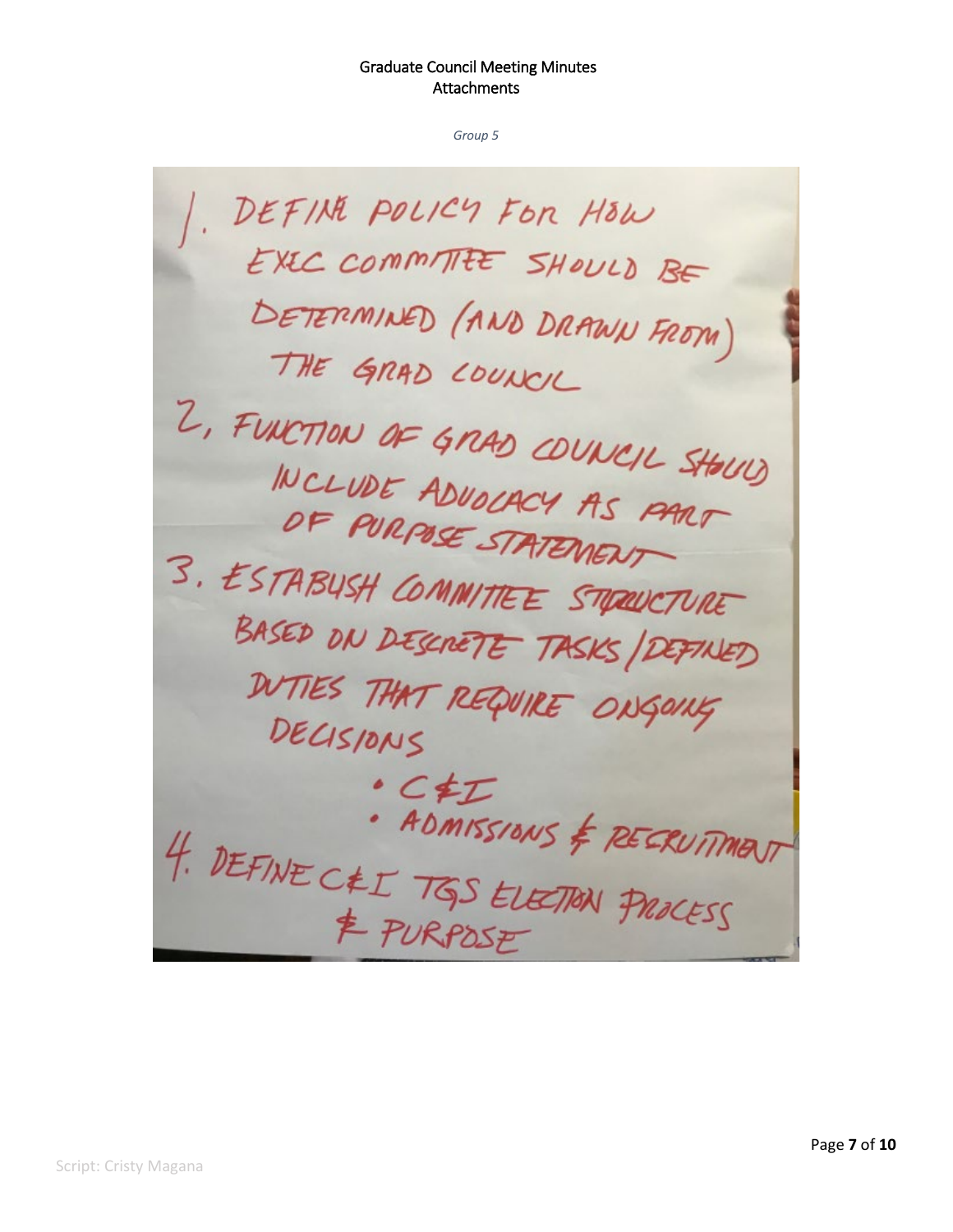|                                                          | Date: May 18, 2018                                            |                    |  |  |
|----------------------------------------------------------|---------------------------------------------------------------|--------------------|--|--|
| The Graduate School Representatives - Non-Voting Members |                                                               |                    |  |  |
| Jie Chen                                                 | Dean, The Graduate School                                     | PRESENT            |  |  |
| Michael Stoloff                                          | Associate Dean, Admissions and Recruitment                    | PRESENT            |  |  |
| Michael Klein                                            | Interim Associate Dean, Student Services                      | PRESENT            |  |  |
|                                                          | <b>Guests - Non-Voting Members</b>                            |                    |  |  |
| A.J. Morey                                               | Associate Vice Provost, Cross Disciplinary Studies            | NOT PRESENT        |  |  |
| Cheryl Doss                                              | Recruitment & Marketing Coordinator, TGS                      | PRESENT            |  |  |
| Florian Buchholz                                         | Associate Professor, Computer Science                         | <b>NOT PRESENT</b> |  |  |
| Jeff Tang                                                | Associate Dean, College of Integrated Science and Engineering | <b>NOT PRESENT</b> |  |  |
| Judy Onestak                                             | Program Support Tech, College of Business                     | <b>NOT PRESENT</b> |  |  |
| Kristi Shackelford                                       | Assistant Vice Provost, Academic Affairs                      | PRESENT            |  |  |
| Lara Sapp                                                | Libraries and Educational Technologies                        | PRESENT            |  |  |
| Laura Ryman                                              | Director of Student Services, TGS                             | PRESENT            |  |  |
| Lynette Michael                                          | Director of Graduate Admissions, TGS                          | PRESENT            |  |  |
| Marilou Johnson                                          | Vice Provost, Academic Affairs                                | <b>NOT PRESENT</b> |  |  |
| Mary Lou Bourne                                          | Research and Scholarship                                      | PRESENT            |  |  |
| Paula Maxwell                                            | Associate Dean, College of Health & Behavioral Studies        | PRESENT            |  |  |
| Robin Anderson                                           | Professor, Graduate Psychology                                | <b>NOT PRESENT</b> |  |  |
| Sarah McDonald                                           | Assistant Dean, Outreach and Engagement                       | PRESENT            |  |  |
| Sian White                                               | Associate Dean, College of Arts and Letters                   | PRESENT            |  |  |
| Felix Wang                                               | Associate Exec Director, International Programs               | NOT PRESENT        |  |  |
| Tisha McCoy-Ntiamoah                                     | College Of Business                                           | NOT PRESENT        |  |  |

| <b>Graduate Program Representatives- Voting Members</b> |                                                |                       |            |  |  |
|---------------------------------------------------------|------------------------------------------------|-----------------------|------------|--|--|
| CIP Code                                                | <b>JMU Program</b>                             | Member Name           | Attendance |  |  |
| 52.0301                                                 | Accounting                                     | Dr. Nancy Nichols     | PRESENT    |  |  |
| 13.1201                                                 | Adult Education and Human Resource Development | Dr. Noorie Brantmeier | PRESENT    |  |  |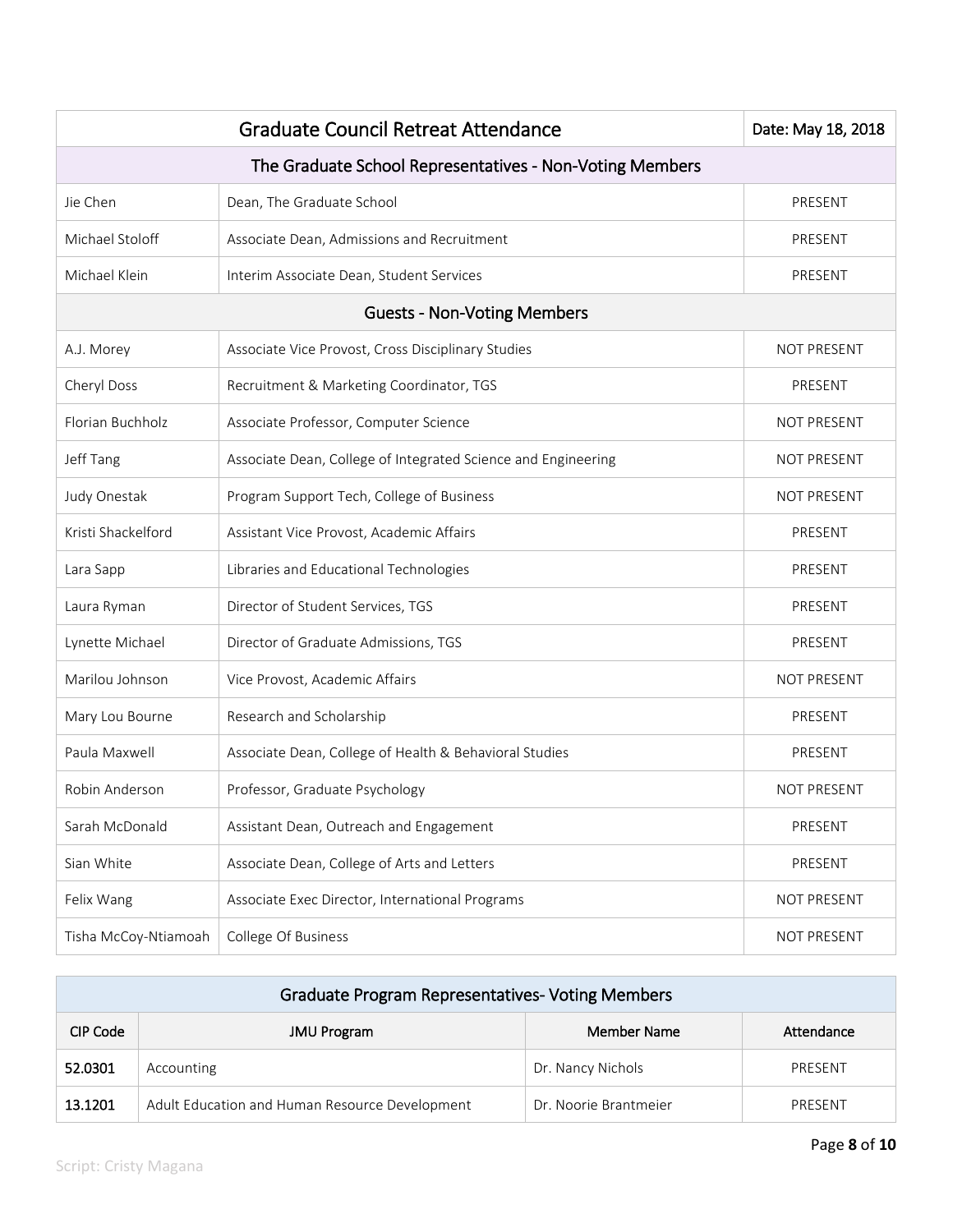| <b>Graduate Program Representatives- Voting Members</b> |                                                  |                                            |                    |  |
|---------------------------------------------------------|--------------------------------------------------|--------------------------------------------|--------------------|--|
| 50.0701                                                 | Art & Art Education                              | Dr. Cole Welter                            | PRESENT            |  |
| 42.2708                                                 | Assessment & Measurement                         | Dr. Deborah Bandalos                       | PRESENT            |  |
| 26.0101                                                 | Biology                                          | Dr. Roshna Wunderlich                      | NOT PRESENT        |  |
| 52.0201                                                 | <b>Business Administration</b>                   | Dr. Matt Rutherford                        | NOT PRESENT        |  |
| 13.1101                                                 | Clinical Mental Health & School Counseling       | Dr. Renee Staton                           | NOT PRESENT        |  |
| 51.0203                                                 | Clinical and Clinical online                     | Dr. Ayasakanta Rout                        | PRESENT            |  |
| 13.1102                                                 | College Student Personnel Administration         | Dr. Josh Bacon                             | NOT PRESENT        |  |
| 42.2801                                                 | Combined-Integrated Clinical & School Psychology | Dr. Ken Critchfield                        | <b>NOT PRESENT</b> |  |
| 9.0101                                                  | Communication & Advocacy                         | Dr. Peter Bsumek                           | PRESENT            |  |
| 11.0101                                                 | Computer Science                                 | Dr. Hossain Heydari                        | PRESENT            |  |
| 42.2899                                                 | Counseling & Supervision                         | Dr. Debbie Sturm                           | NOT PRESENT        |  |
| 13.0101                                                 | Education Programs except SPED and Adult         | Dr. Joy Myers                              | PRESENT            |  |
| 23.0101                                                 | English                                          | Dr. Brooks Hefner                          | PRESENT            |  |
| 13.1307                                                 | <b>Health Sciences</b>                           | Dr. Jeremy Akers                           | PRESENT            |  |
| 54.0101                                                 | History                                          | Dr. Bill Van Norman                        | <b>NOT PRESENT</b> |  |
| 30.1501                                                 | Integrated Science and Technology                | n/a, program not accepting<br>applications | NOT PRESENT        |  |
| 31.0501                                                 | Kinesiology                                      | Dr. Janet Wigglesworth                     | PRESENT            |  |
| 13.1311                                                 | Mathematics                                      | Dr. Anthony Tongen                         | PRESENT            |  |
| 50.0903                                                 | Music Programs                                   | Dr. Mary Jean Speare                       | PRESENT            |  |
| 51.3803                                                 | Nursing Master's Programs                        | Dr. Melody Eaton                           | PRESENT            |  |
| 51.3818                                                 | Nursing Practice                                 | Dr. Jeannie Garber                         | NOT PRESENT        |  |
| 51.2306                                                 | Occupational Therapy                             | Dr. Elizabeth Richardson                   | PRESENT            |  |
| 51.0912                                                 | Physician Assistant                              | Gerald Weniger                             | NOT PRESENT        |  |
| 45.1001                                                 | Political Science: European Union Policy Studies | Dr. John Scherpereel                       | PRESENT            |  |
| 42.0101                                                 | Psychological Sciences                           | Dr. Jeff Dyche                             | PRESENT            |  |
| 44.0401                                                 | Public Administration                            | Dr. Fred Mayhew                            | PRESENT            |  |
| 51.0202                                                 | Research, Audiology, Ph.D.                       | Dr. Ayasakanta Rout                        | PRESENT            |  |